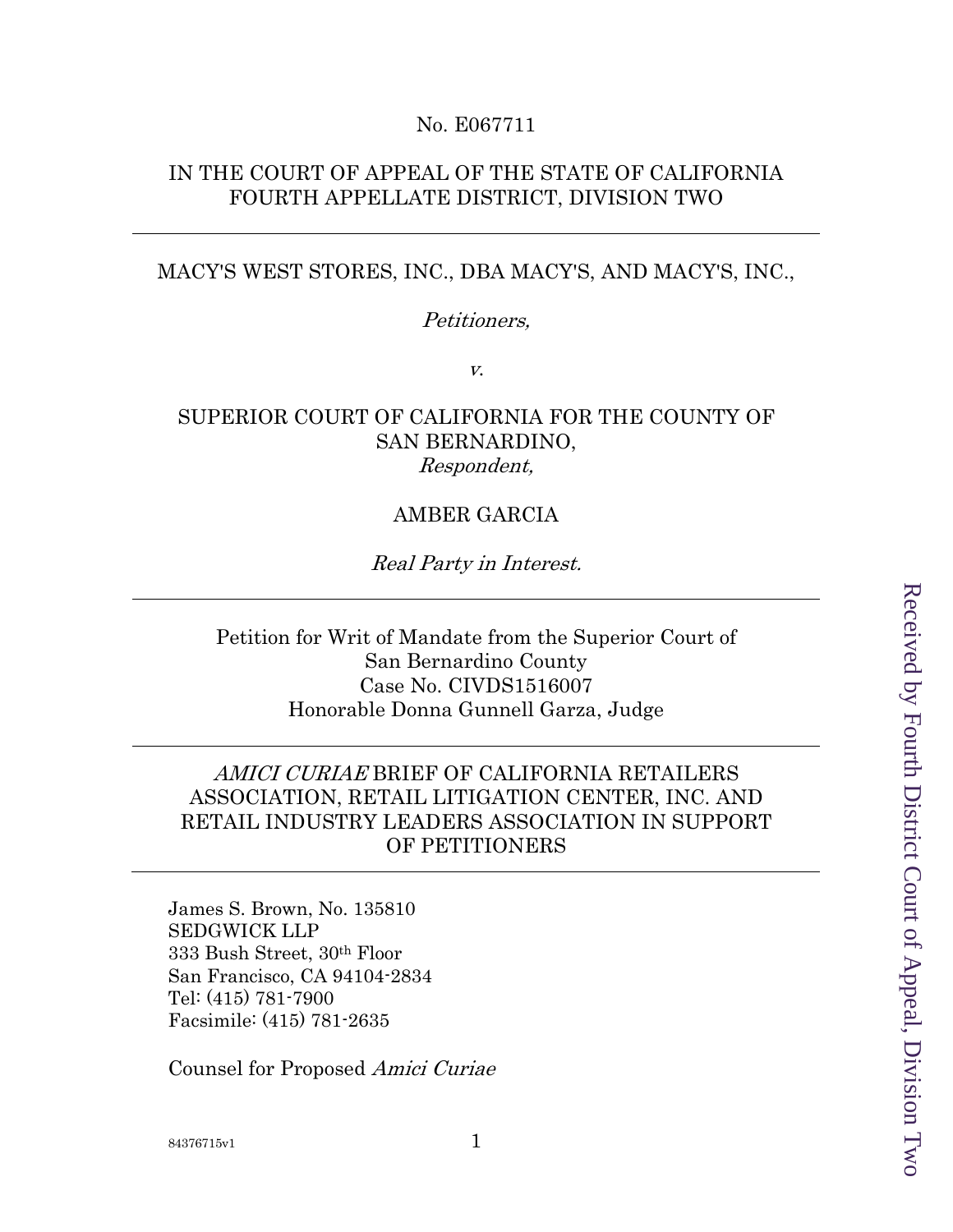# TABLE OF CONTENTS

# Page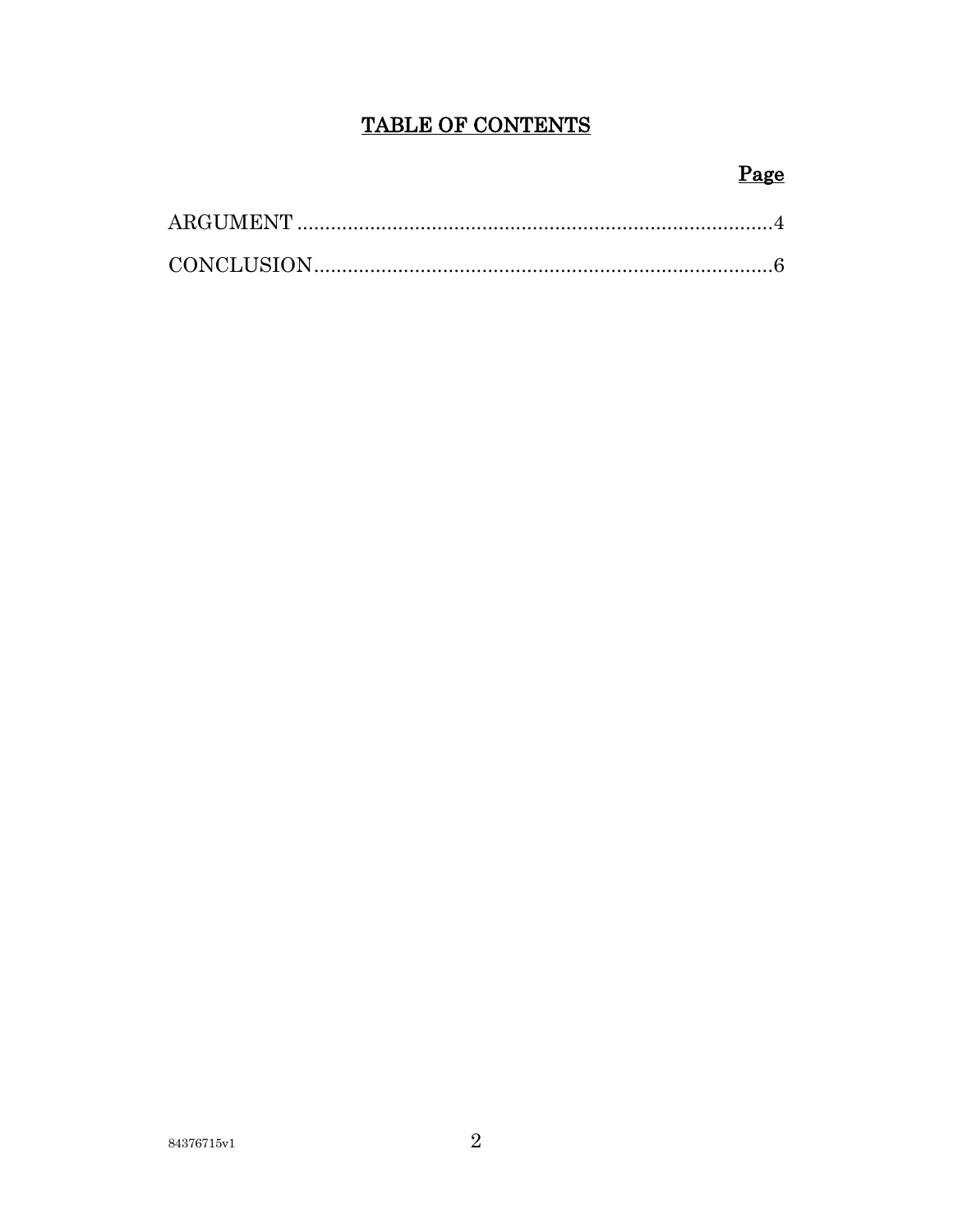# TABLE OF AUTHORITIES

# Page

# **CASES**

| DeLeon v. Verizon Wireless, LLC(2012) |  |
|---------------------------------------|--|
|                                       |  |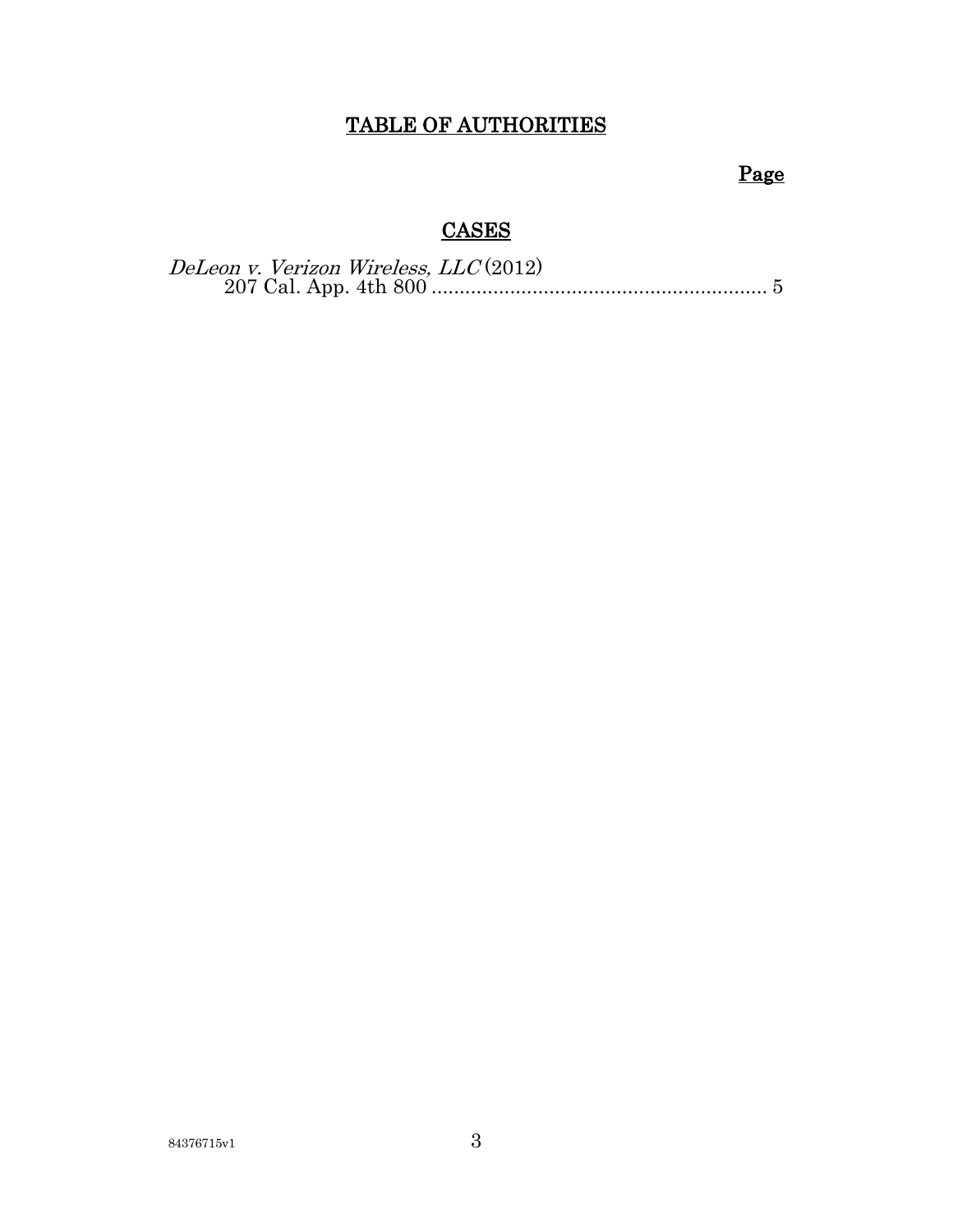# AMICI CURIAE BRIEF OF CALIFORNIA RETAILERS ASSOCIATION, RETAIL LITIGATION CENTER , INC. AND RETAIL INDUSTRY LEADERS ASSOCIATION IN SUPPORT OF PETITIONERS

The California Retailers Association, Retail Litigation Center, Inc. and Retail Industry Leaders Association respectfully submit this brief as *amici curiae* in support of the Petition for Writ of Mandate filed by Macy's. The issues presented in the petition are exceptionally important to businesses in California and warrant this Court's interlocutory review.

### ARGUMENT

Amici broadly represent interests of retail businesses with very substantial membership in California, collectively employing hundreds of thousands of individuals within the state. Amici's members include numerous businesses whose employees are paid on commission. Many use advance commission programs similar to that used by Macy's, in which an employee receives an advance payment for commission sales at or near the time of the sale, and prior to the latest date on which the sale might be reversed. The commission is not actually earned until after the product return period has expired. The advanced payment for commission sales is identified on the wage statement at the time that it is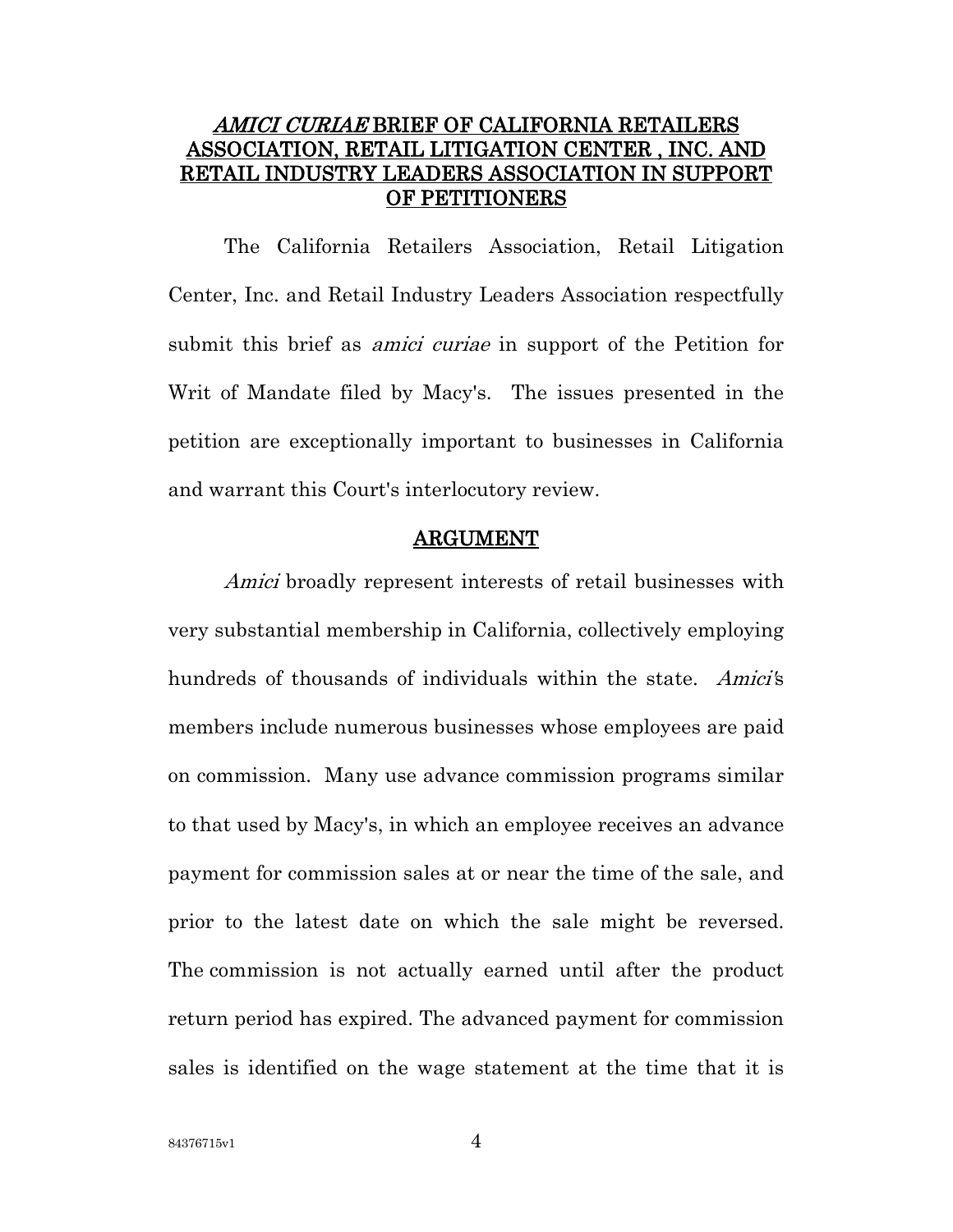advanced. In the event of a charge back for a product return, such charge back is debited against future advanced commissions, though only the future advanced commissions are identified on the wage statement.

California courts have repeatedly encouraged the use of advance commission programs, recognizing that they substantially benefit employees.  $(E.g., DeLeon \, v. \, Verizon)$ *Wireless, LLC* (2012) 207 Cal. App. 4th 800.) The superior court's ruling creates significant uncertainty about how *Amici*'s members can continue to offer their employees such mutually beneficial programs while meeting their reporting obligations. Amici's members invest substantial time and effort in fully complying with their reporting obligations. Absent this Court's intervention by writ of mandate, they will likely be faced with the need to review their reporting practices without any real guidance from the courts as to what is required of them. This process will impose substantial additional costs on *Amici*'s members and, if employers are required to report commission payments long after receipt, may well end up making employees' wage statements less clear, not more so. Likewise, the uncertainties presented by the threat of possible costly litigation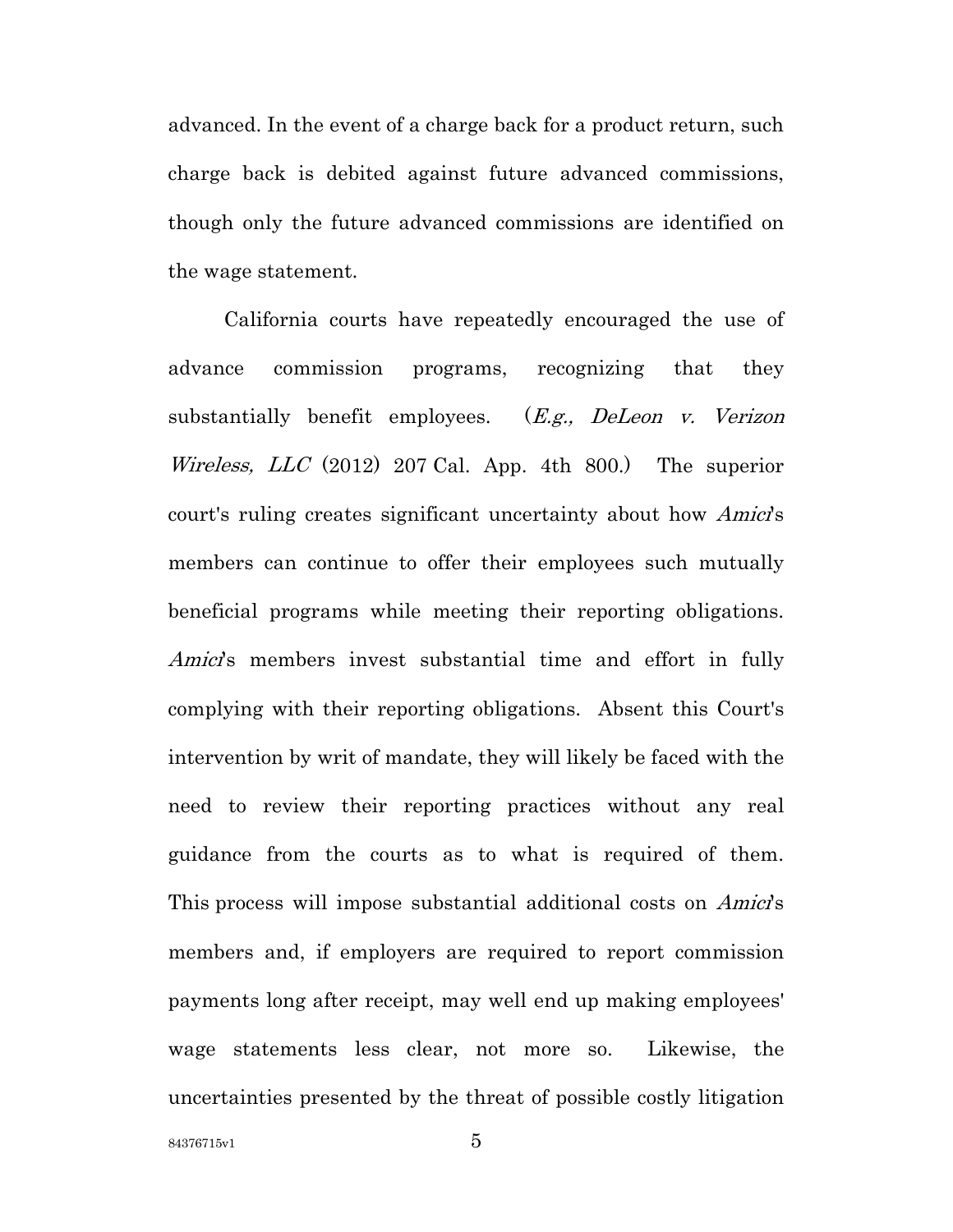under the Private Attorneys General Act (PAGA) could result in many employers discontinuing the use of otherwise acceptable commission pay arrangements.

### **CONCLUSION**

The issues presented by Macy's petition are of the greatest importance to *Amici*'s members and will require appellate court review eventually. The relevant facts are fully developed, and the issues presented are ones of law, so nothing is to be gained by postponing review until entry of final judgment below. Because the trial court's decision creates substantial uncertainty for thousands of California employers, Amici respectfully urge the Court to grant Macy's petition and reverse the trial court's order. DATED: February 17, 2017 SEDGWICK LLP

> By: /s/ James S. Brown James S. Brown

Attorneys for Amici Curiae California Retailers Association, Retail Litigation Center, Inc. and Retail Industry Leaders Association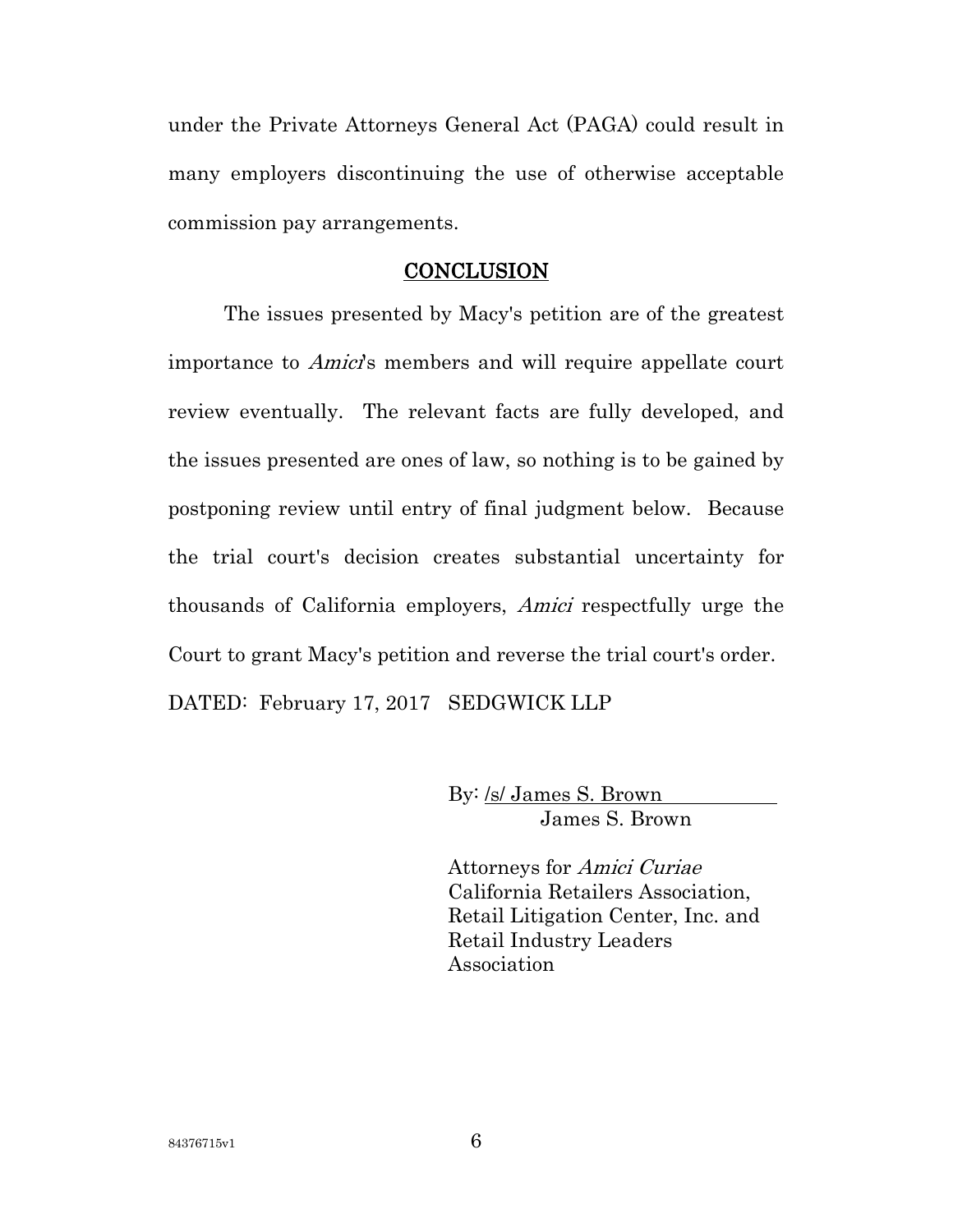## CERTIFICATION OF WORD COUNT

Pursuant to Rule 8.204(c)(1), California Rules of Court, the undersigned hereby certifies that this Amici Curiae Brief in Support of Petitioners contains 603 words, excluding the tables and this certificate, according to the word count generated by the computer program used to produce this document.

Dated: February 17, 2017 SEDGWICK LLP

By: /s/ James S. Brown

Attorneys for Amici Curiae California Retailers Association, Retail Litigation Center and Retail Industry Leaders Association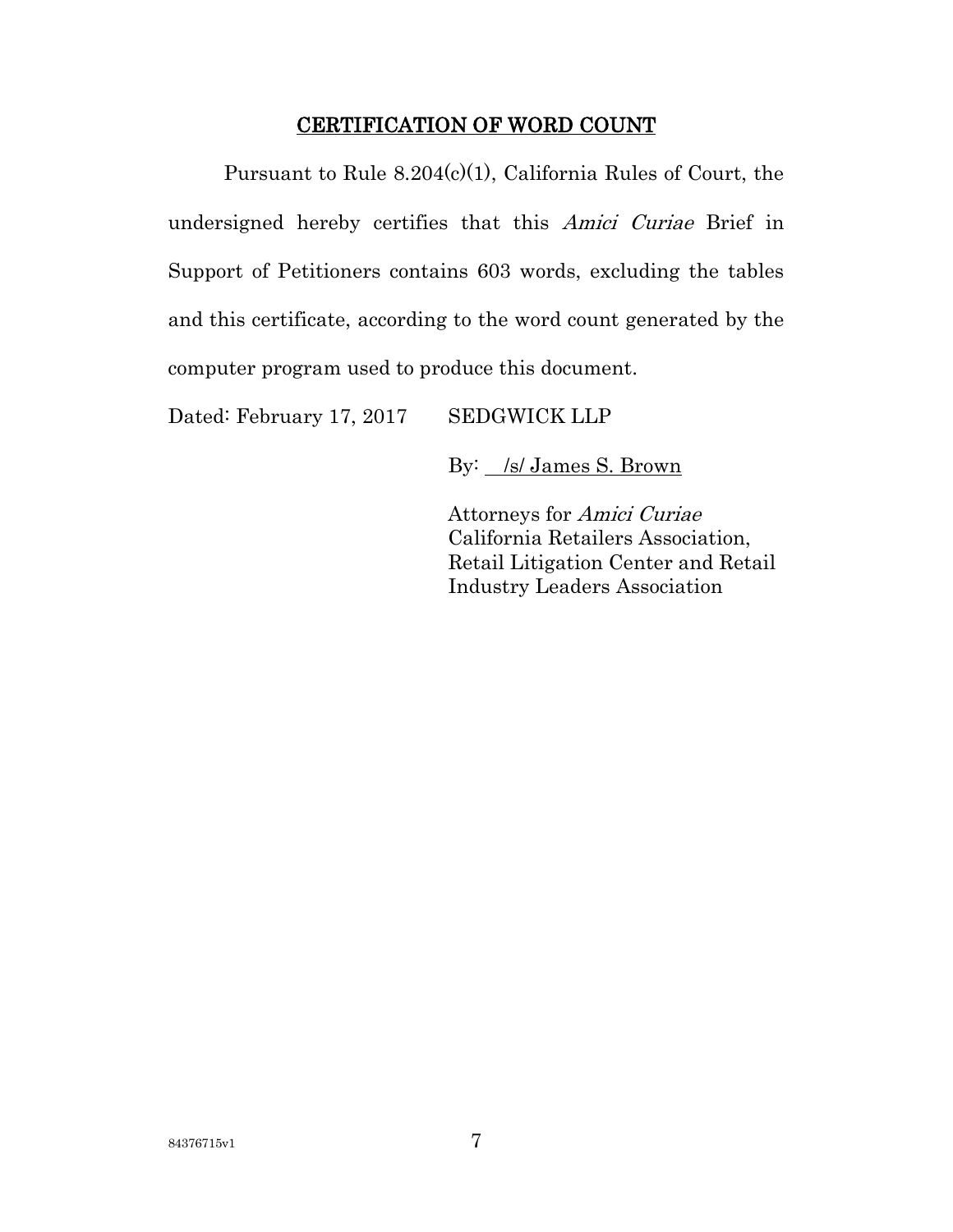#### **PROOF OF SERVICE**

### **STATE OF CALIFORNIA, COUNTY OF SAN FRANCISCO**

At the time of service, I was over 18 years of age and not a party to this action. I am employed in the County of San Francisco, State of California. My business address is 333 Bush Street, 30th Floor, San Francisco, CA 94104-2834.

On February 17, 2017, I served true copies of the following document(s) described as

*AMICI CURIAE* BRIEF OF CALIFORNIA RETAILERS ASSOCIATION, RETAIL LITIGATION CENTER, Inc. AND RETAIL INDUSTRY LEADERS ASSOCIATION IN SUPPORT OF PETITIONERS

on the interested parties in this action as follows:

**BY ELECTRONIC SERVICE:** On the above-mentioned date, I caused the documents to be sent to TrueFiling, the Court's Electronic Filing Services Provider, for electronic service and filing. Electronic service will be accomplished by TrueFiling's case-filing system at the electronic notification addresses as shown below.

Robert H. Wright Felix Shafir Horvitz & Levy LLP 3601 West Olive Avenue, 8th Floor Burbank, CA 91505-4681 Phone: (818) 995-0800 Fax: (844) 497-6592 rwright@horvitzlevy.com fshafir@horvitzlevy.com

Julia Azrael John S. Curtis Katherine L. Curtis Law Offices of Julia Azrael 5200 Lankershim Boulevard, Suite 850 North Hollywood, CA 91601 Phone: (818) 766-5177 Fax: (818) 766-5047 jcurtis@azraellaw.net kcurtis@azraellaw.net

Attorneys For Petitioners Macy's West Stores, Inc., dba Macy's, and Macy's, Inc.

Attorneys For Petitioners Macy's West Stores, Inc., dba Macy's, and Macy's, Inc.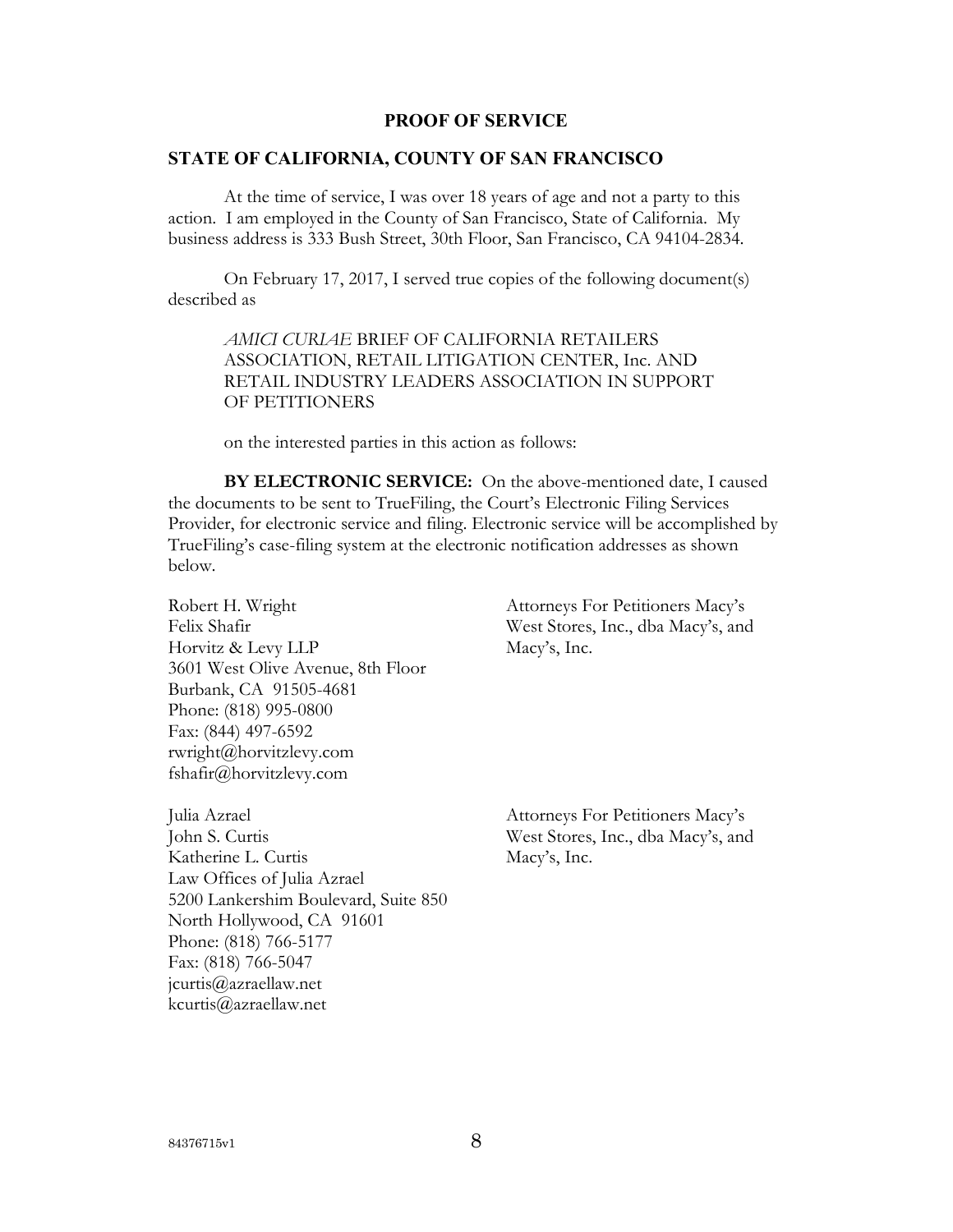Brian J. Mankin Peter J. Carlson Fernandez & Lauby LLP 4590 Allstate Drive Riverside, CA 92501 Phone: (951) 320-1444 Fax: (951) 320-1445 bjm@fernandezlauby.com pjc@fernandezlauby.com

Kirk D. Hanson Law Offices of Kirk D. Hanson 2790 Truxtun Road, Suite 140 San Diego, CA 92106 Phone: (619) 523-1992 Fax: (619) 523-9002 hansonlaw@cox.net

Blaine H. Evanson Gibson, Dunn & Crutcher LLP 333 South Grand Avenue Los Angeles, CA 90071 Tel: 949-451-3805 bevanson@gibsondunn.com

Matthew W. Callahan Schiff Hardin LLP One Market, Spear Street Tower Suite 3100 San Francisco, CA 94105 Tel: 415-901-8646 mcallahan@schiffhardin.com

Attorneys for Plaintiff and Real Party in Interest Amber Garcia

Attorneys for Plaintiff and Real Party in Interest Amber Garcia

Attorneys for Amicus Curiae Chamber of Commerce of the United States Of America and California Chamber of Commerce

Attorneys for Amicus Curiae National Retail Federation

**BY MAIL:** I enclosed the document(s) in a sealed envelope or package addressed to the persons at the addresses listed in the Service List and placed the envelope for collection and mailing, following our ordinary business practices. I am readily familiar with Sedgwick LLP's practice for collecting and processing correspondence for mailing. On the same day that correspondence is placed for collection and mailing, it is deposited in the ordinary course of business with the United States Postal Service, in a sealed envelope with postage fully prepaid. I am a resident or employed in the county where the mailing occurred. The envelope was placed in the mail at San Francisco, California.

Hon. Donna Gunnell Garza San Bernardino Superior Court San Bernardino Justice Center 247 West Third Street, Dept. S24 San Bernardino, CA 92415-0210 Trial Judge: CIVDS1516007

84376715v1 9